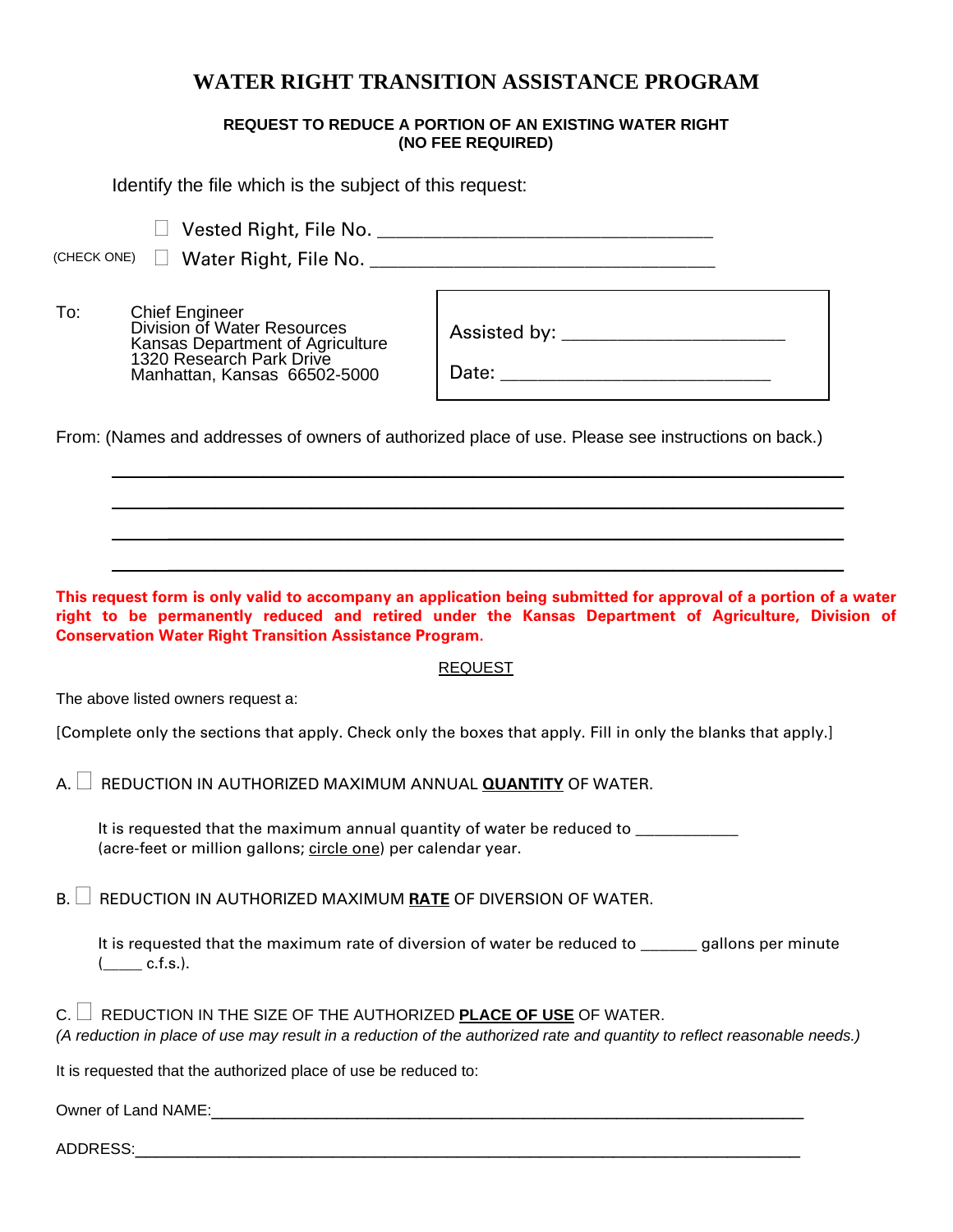### IRRIGATION USE

|                                                                                                                        | $NE\frac{1}{4}$ |  |  |  | $NW\frac{1}{4}$ |  |  | $SW\frac{1}{4}$ |  |  | $SE\frac{1}{4}$ |  |  |  |  |  |  |
|------------------------------------------------------------------------------------------------------------------------|-----------------|--|--|--|-----------------|--|--|-----------------|--|--|-----------------|--|--|--|--|--|--|
| Sec. Twp. Rng.   NE¼   NW¼   SW¼   SE¼   NE¼   NW¼   SW¼   SE¼   NE¼   NW¼   SW¼   SE¼   NW¼   SW¼   SW¼   SE¼   Total |                 |  |  |  |                 |  |  |                 |  |  |                 |  |  |  |  |  |  |
|                                                                                                                        |                 |  |  |  |                 |  |  |                 |  |  |                 |  |  |  |  |  |  |
|                                                                                                                        |                 |  |  |  |                 |  |  |                 |  |  |                 |  |  |  |  |  |  |
|                                                                                                                        |                 |  |  |  |                 |  |  |                 |  |  |                 |  |  |  |  |  |  |
|                                                                                                                        |                 |  |  |  |                 |  |  |                 |  |  |                 |  |  |  |  |  |  |

OR

#### NON-IRRIGATION USE

Describe:

(If more space is needed, attach additional sheets as necessary.)

A copy of a topographic map is attached showing the place of use after the requested reduction.

D. REDUCTION IN THE NUMBER OF **POINTS OF DIVERSION** AUTHORIZED.

*(A reduction in the point(s) of diversion may result in the reduction of the rate and quantity authorized by the amounts associated with those points of diversion.)* 

It is requested that the number of authorized points of diversion be reduced to:

|                                                                                                                                                                                                                                                                                         |                                                                   | located as follows: |
|-----------------------------------------------------------------------------------------------------------------------------------------------------------------------------------------------------------------------------------------------------------------------------------------|-------------------------------------------------------------------|---------------------|
| (No. of points of diversion)                                                                                                                                                                                                                                                            | (wells, pumps, or other works for diversion of water)             |                     |
|                                                                                                                                                                                                                                                                                         |                                                                   |                     |
| One in the ______ quarter of the _____ quarter of the _____ quarter of Section _____, also described as ______ feet                                                                                                                                                                     |                                                                   |                     |
| North and _______ feet West of the southeast corner of said section, Township ____ South, Range _______, in                                                                                                                                                                             |                                                                   |                     |
| County, Kansas, and                                                                                                                                                                                                                                                                     |                                                                   |                     |
| One in the ______ quarter of the ______ quarter of the ______ quarter of Section _____, also described as ________ feet                                                                                                                                                                 |                                                                   |                     |
| North and <u>entitled</u> the southeast corner of said section, Township entitled South, Range entitled by the southeast corner of said section, Township entitled South, Range                                                                                                         |                                                                   |                     |
| County, Kansas.                                                                                                                                                                                                                                                                         |                                                                   |                     |
|                                                                                                                                                                                                                                                                                         | (If more space is needed, attach additional sheets as necessary.) |                     |
| A copy of a topographic map is attached, showing the location of the remaining point(s) of                                                                                                                                                                                              |                                                                   |                     |
| diversion after the requested reduction.                                                                                                                                                                                                                                                |                                                                   |                     |
| ATTENTION: Kansas law requires that a well authorized by a water right approved for permanent<br>retirement under WTAP must be properly capped, plugged, or reconstructed to domestic use<br>according to the rules and regulations of the Kansas Department of Health and Environment. |                                                                   |                     |
| REDUCTION IN THE TYPES OF BENEFICIAL USE AUTHORIZED.                                                                                                                                                                                                                                    |                                                                   |                     |

It is requested that the types of beneficial use of water be reduced to: \_\_\_\_\_\_\_\_\_\_\_\_\_\_\_\_\_\_\_\_\_\_\_\_\_\_\_.

I, the undersigned owner of this water right or permit declare that: (1) I am freely and voluntarily choosing to reduce the water right listed; and (2) I am waiving any rights to a hearing or an appeal that I may have had regarding the reduction of the water right listed.

I declare that I am an owner, as identified herein, or that I represent an owner, as identified herein, and am authorized to make this request on his or her behalf.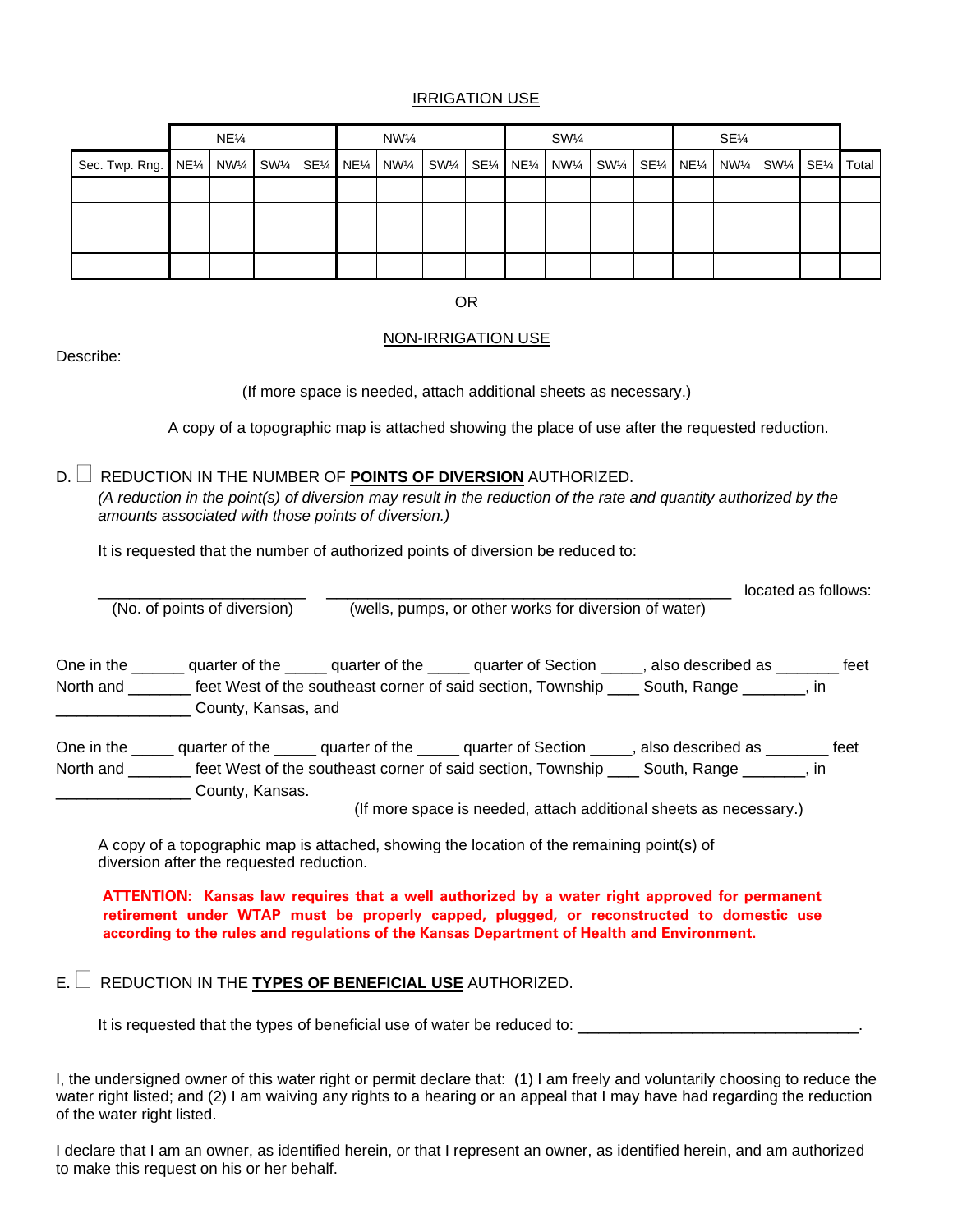| Dated at __                                                                                                                                                                                          |        | _, Kansas, this __________ day of __________                                     |        |
|------------------------------------------------------------------------------------------------------------------------------------------------------------------------------------------------------|--------|----------------------------------------------------------------------------------|--------|
| (City)                                                                                                                                                                                               |        | (Month)                                                                          | (Year) |
| (Owner)                                                                                                                                                                                              |        | (Spouse)                                                                         |        |
| (Owner)                                                                                                                                                                                              |        | (Spouse)                                                                         |        |
| (Owner)                                                                                                                                                                                              |        | (Spouse)                                                                         |        |
| (Owner)                                                                                                                                                                                              |        | (Spouse)                                                                         |        |
| $or$                                                                                                                                                                                                 |        |                                                                                  |        |
|                                                                                                                                                                                                      |        | (Signature of Authorized Agent and Legal Capacity - i.e. Trustee, President)     |        |
|                                                                                                                                                                                                      |        | (Print Name and Legal Entity Represented - i.e. Trust, Corporation, Partnership) |        |
| State of Kansas<br>SS                                                                                                                                                                                |        |                                                                                  |        |
| I hereby certify that the foregoing application was signed in my presence and sworn to before me this __<br>day of $\sqrt{2}$                                                                        |        |                                                                                  |        |
| (Month)                                                                                                                                                                                              | (Year) |                                                                                  |        |
|                                                                                                                                                                                                      |        | Notary Public                                                                    |        |
|                                                                                                                                                                                                      |        | <b>For Division of Conservation Use Only</b>                                     |        |
| water right is eligible for acceptance into the Water Right Transition Assistance Program and will<br>be forwarded to the Chief Engineer for reduction upon final approval of the grant application. |        | as the program administrator, acknowledge that the subject (and the subject      |        |
|                                                                                                                                                                                                      |        |                                                                                  |        |
|                                                                                                                                                                                                      |        |                                                                                  |        |